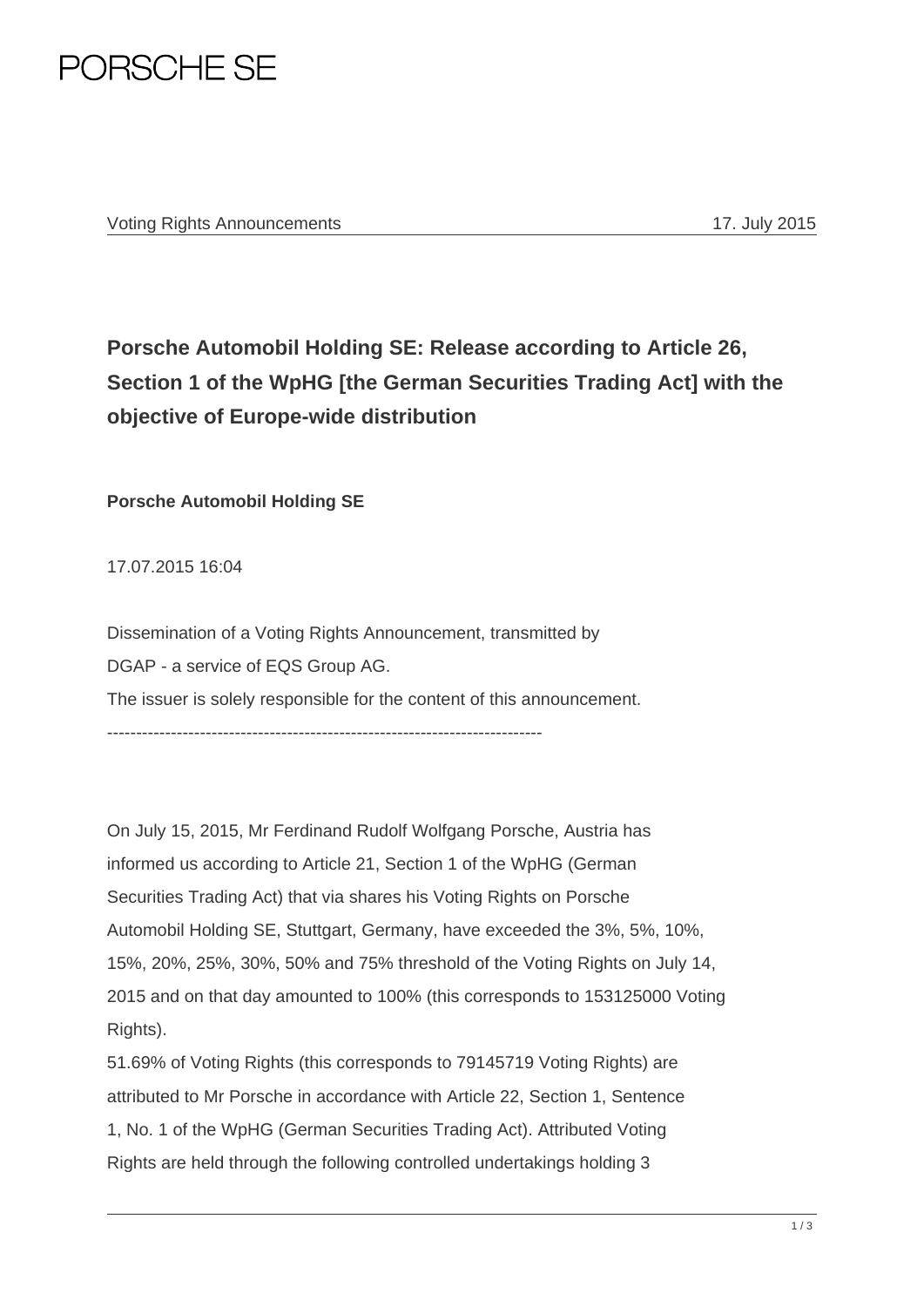## PORSCHE SE

percent or more of the Voting Rights in Porsche Automobil Holding SE: Dr. Wolfgang Porsche Holding GmbH, Salzburg, Wolfgang Porsche GmbH, Grünwald, Ferdinand Porsche Familien-Privatstiftung, Salzburg, Familie Porsche Holding GmbH, Salzburg, Ing. Hans-Peter Porsche GmbH, Salzburg, Hans-Peter Porsche GmbH, Grünwald, Ferdinand Porsche Holding GmbH, Salzburg, Prof. Ferdinand Alexander Porsche GmbH, Salzburg, Ferdinand Alexander Porsche GmbH, Grünwald, Gerhard Anton Porsche GmbH, Salzburg, Gerhard Porsche GmbH, Grünwald, LK Holding GmbH, Salzburg, Louise Kiesling GmbH, Grünwald, Familie Porsche Beteiligung GmbH, Grünwald. 48.31% of Voting Rights (this corresponds to 73979281 Voting Rights) are attributed to Mr Porsche in accordance with Article 22, Section 2, WpHG (German Securities Trading Act). The Voting Rights are held by the following undertakings, out of whose shares 3 percent or more of the Voting Rights in Porsche Automobil Holding SE are attributed: Porsche Gesellschaft mit beschränkter Haftung, Stuttgart, HMP Vermögensverwaltung GmbH, München, Ferdinand Piëch GmbH, Grünwald, Ahorner GmbH, Salzburg.

17.07.2015 The DGAP Distribution Services include Regulatory Announcements, Financial/Corporate News and Press Releases. Media archive at www.dgap-medientreff.de and www.dgap.de

---------------------------------------------------------------------------

Language: English Company: Porsche Automobil Holding SE Porscheplatz 1 70435 Stuttgart **Germany**